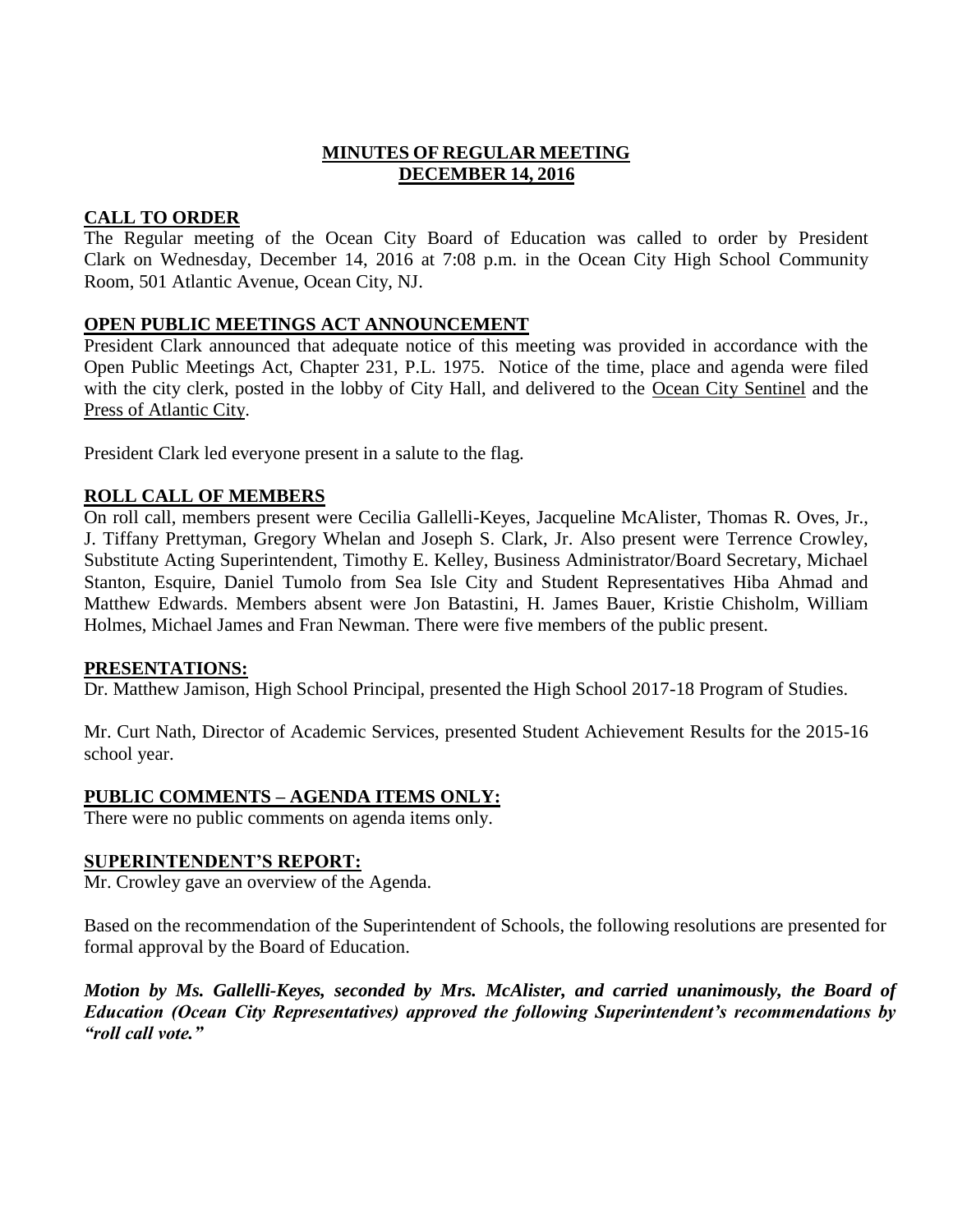## **1. Buildings and Grounds**

B. Use of Facilities **(Ocean City Representatives Only)**

|               | The Board approves the following request for the use of the Intermediate School: |
|---------------|----------------------------------------------------------------------------------|
| Requested By: | <b>South Jersey Sports League</b>                                                |
| Use:          | <b>Adult Dodgeball</b>                                                           |
| Dates/Times:  | January 17, 2017 – March 14, 2017 (Tues), 8:30PM-10:00PM                         |
| Room:         | Gym                                                                              |
| Fee:          | \$945.00                                                                         |

• Buildings and Grounds Committee Report – Mr. Oves, Chairperson Mr. Oves gave a report of the Committee meeting.

## **2. Curriculum and Student Affairs**

- D. Intermediate School Field Trip Request **(Ocean City Representatives Only)** The Board approves the attached Intermediate School Field Trip list.
- Curriculum and Student Affairs Committee Report Mrs. McAlister, Chairperson Mrs. McAlister gave a report of the Committee meeting.

### **3. Finance**

G. Donations **(Ocean City Representatives Only)** The Board accepts the following donations for the Intermediate and Primary Schools from the Ocean City PTA:

| <b>Intermediate School</b>                            |            |
|-------------------------------------------------------|------------|
| <b>Rhinoskin Playground Balls</b>                     | 103.12     |
|                                                       |            |
| <b>Primary School</b>                                 |            |
| Disposable Aprons                                     | \$135.86   |
| 22 Ergo Seats                                         | \$1,765.50 |
| 6 iPad Microphones for 2 <sup>nd</sup> Grade Teachers | 101.70     |
| <b>Spot Classroom Rug</b>                             | 279.99     |
| <b>Field Trip Buses</b>                               | \$3,136.00 |

### **4. Personnel** (All motions are upon Superintendent's recommendation:)

I. Intermediate School After-School Extended Support Program Teachers (**Ocean City Representatives only)** The Board approves the following after-school extended support program teachers, at \$30 per hour, total program not to exceed 150 hours, for a total of \$4,500:

| Jordan Caplan      | Megan Ward |
|--------------------|------------|
| Patricia Gallagher | Amber Wira |
| Jessica Kriegner   |            |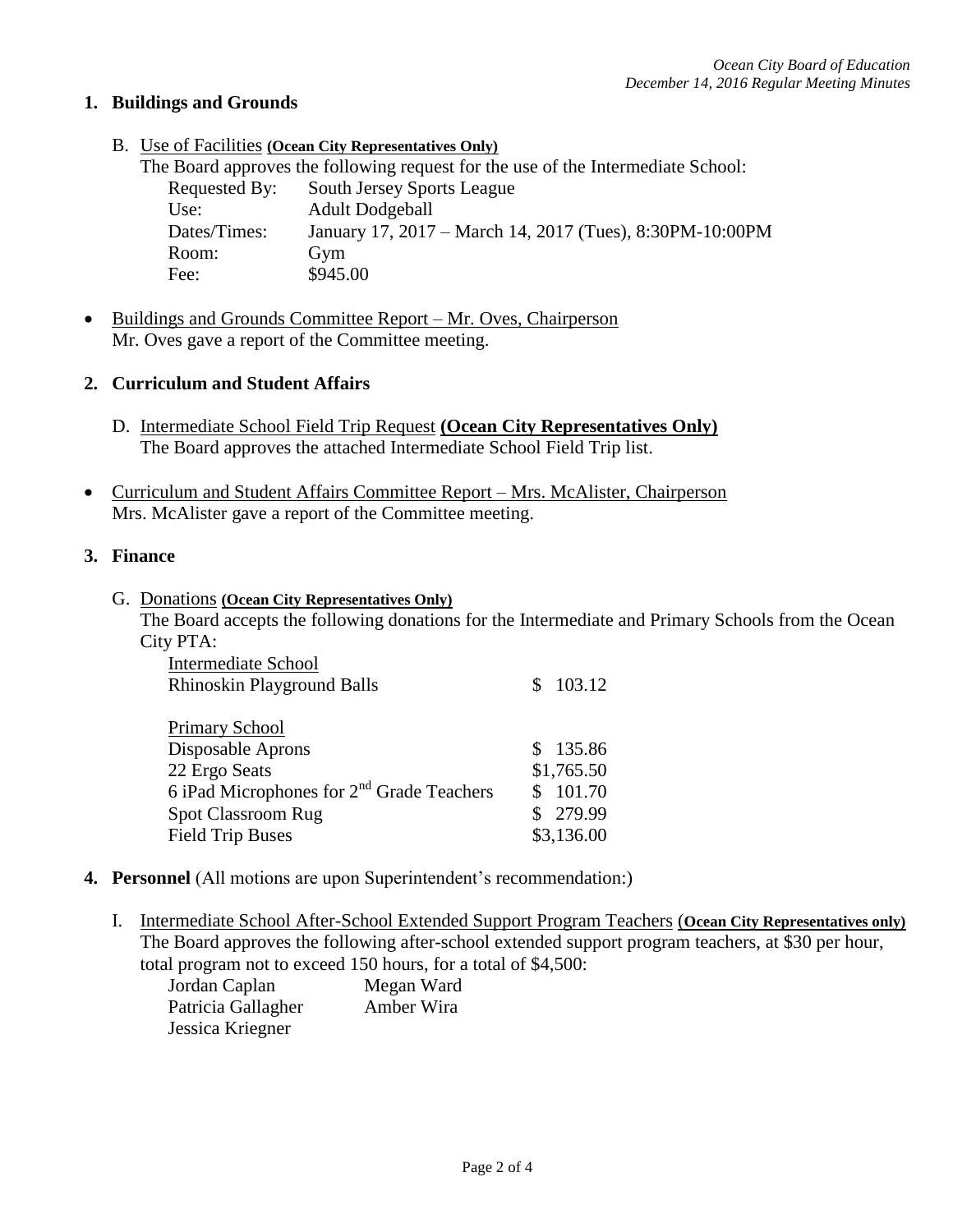J. Leave of Absence – Intermediate School Certificated Staff (Attachment #4.J) **(Ocean City Representatives Only)**

The Board approves employee #2592, a paid FMLA intermittent leave of absence, effective December 12, 2016 through March 31, 2017.

K. Leave of Absence – Primary School Certificated Staff (Attachment #4.K) (**Ocean City Representatives Only)**

The Board approves employee #0515, a paid leave of absence, effective January 6, 2017 through February 3, 2017, with an expected return date of February 6, 2017.

- L. Primary School Externship Practicum Placement roll call vote **(Ocean City Representatives Only)** The Board approves the following Primary School externship practicum placement for the 2016-17 winter/spring semesters: Stockton University Name: Kimberly White Placement: Kathleen Yates, Speech Language Specialist
- Negotiations Committee Report Mr. Bauer, Chairperson No report.

## **5. Policy**

 Policy Committee Report – Mrs. Prettyman, Chairperson No report

### **6. District Communications**

 District Communications Committee Report - Ms. Gallelli-Keyes, Chairperson No report

### **UNFINISHED BUSINESS:**

There was no unfinished business.

### **NEW BUSINESS:**

There was no new business.

# **PUBLIC COMMENTS:**

There were no public comments.

# **BOARD COMMENTS:**

Student Representatives summarized recent and upcoming high school activities including "Toys for Tots" initiatives; Thanksgiving Food Drive; and a Thanksgiving dinner hosted by students for the City's first responders from the Police and Fire Departments.

# **BOARD PRESIDENT COMMENTS:**

There were no Board President comments.